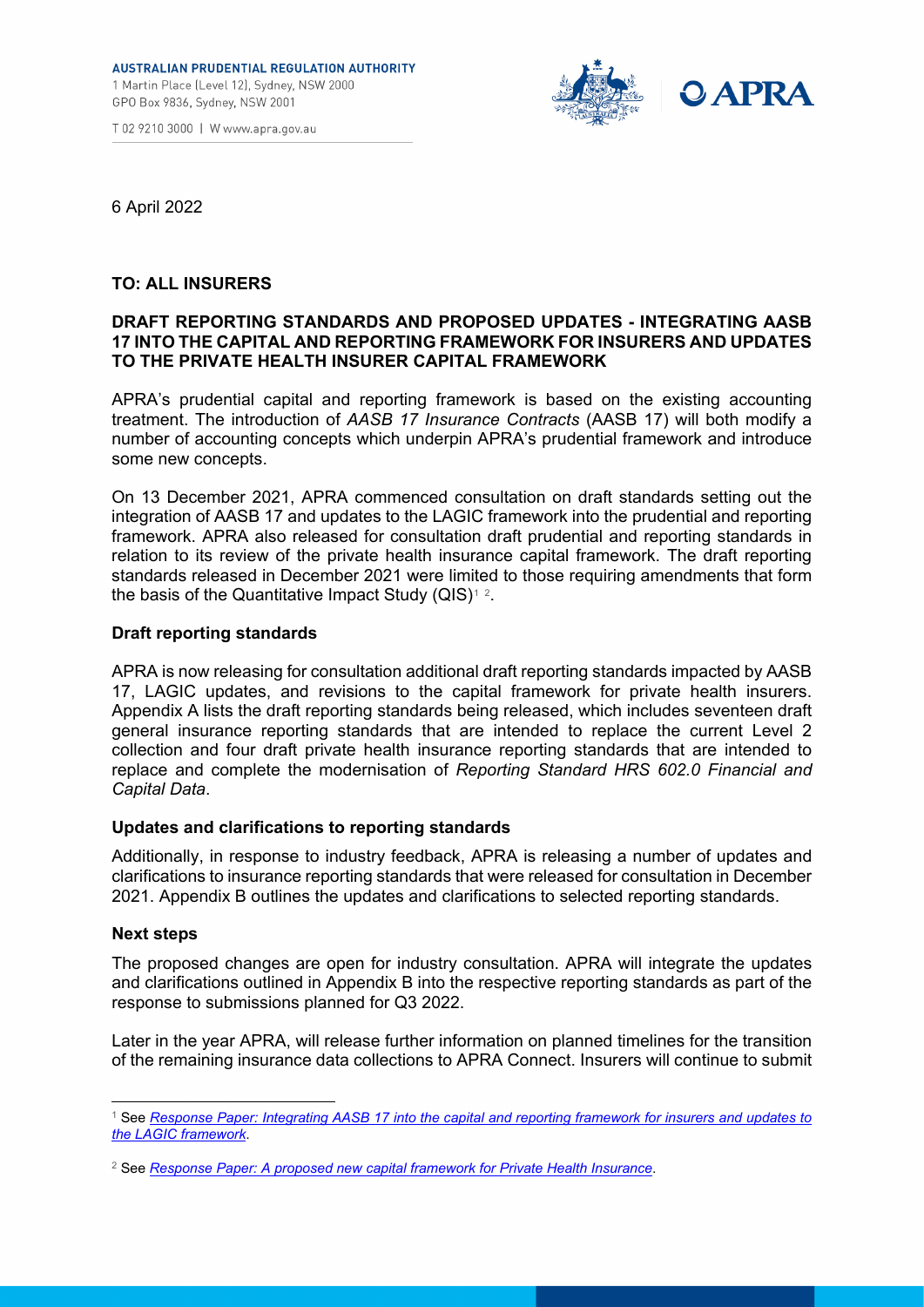the data for collections not impacted by AASB 17 via Direct to APRA until they are implemented in APRA Connect.

Draft reporting standards are available to be viewed at: **Round three - Response Paper and** [Draft Standards - Integrating AASB 17 into the capital and reporting framework for insurers](https://www.apra.gov.au/round-three-%E2%80%93-response-paper-and-draft-standards-integrating-aasb-17-into-capital-and-reporting)  [and updates to the LAGIC framework,](https://www.apra.gov.au/round-three-%E2%80%93-response-paper-and-draft-standards-integrating-aasb-17-into-capital-and-reporting) and [Review of the private health insurance capital](https://www.apra.gov.au/review-of-private-health-insurance-capital-framework)  [framework.](https://www.apra.gov.au/review-of-private-health-insurance-capital-framework)

Insurers are invited to comment on the proposed changes. Written submissions should be sent to [DataConsultations@apra.gov.au](mailto:DataConsultations@apra.gov.au) by 3 June 2022 and addressed to:

General Manager Data Analytics and Insights Cross-Industry Insights and Data Division Australian Prudential Regulation Authority

Yours sincerely,

Alison Bliss General Manager Cross-Industry Insights and Data Division

#### **Important disclosure requirements – publication of submissions**

All information in submissions will be made available to the public on the APRA website unless a respondent expressly requests that all or part of the submission is to remain in confidence. Requests for submissions to remain in confidence are to be clearly marked on the first page of the submission. Automatically generated confidentiality statements in emails do not suffice for this purpose. Respondents who would like part of their submission to remain in confidence should provide this information marked as confidential in a separate attachment. Submissions may be the subject of a request for access made under the *Freedom of Information Act 1982* (FOIA). APRA will determine such requests, if any, in accordance with the provisions of the FOIA. Information in a submission about any APRA-regulated entity that is not in the public domain and that is identified as confidential will be protected by section 56 of the Australian Prudential Regulation Authority Act 1998 and will therefore be exempt from production under the FOI.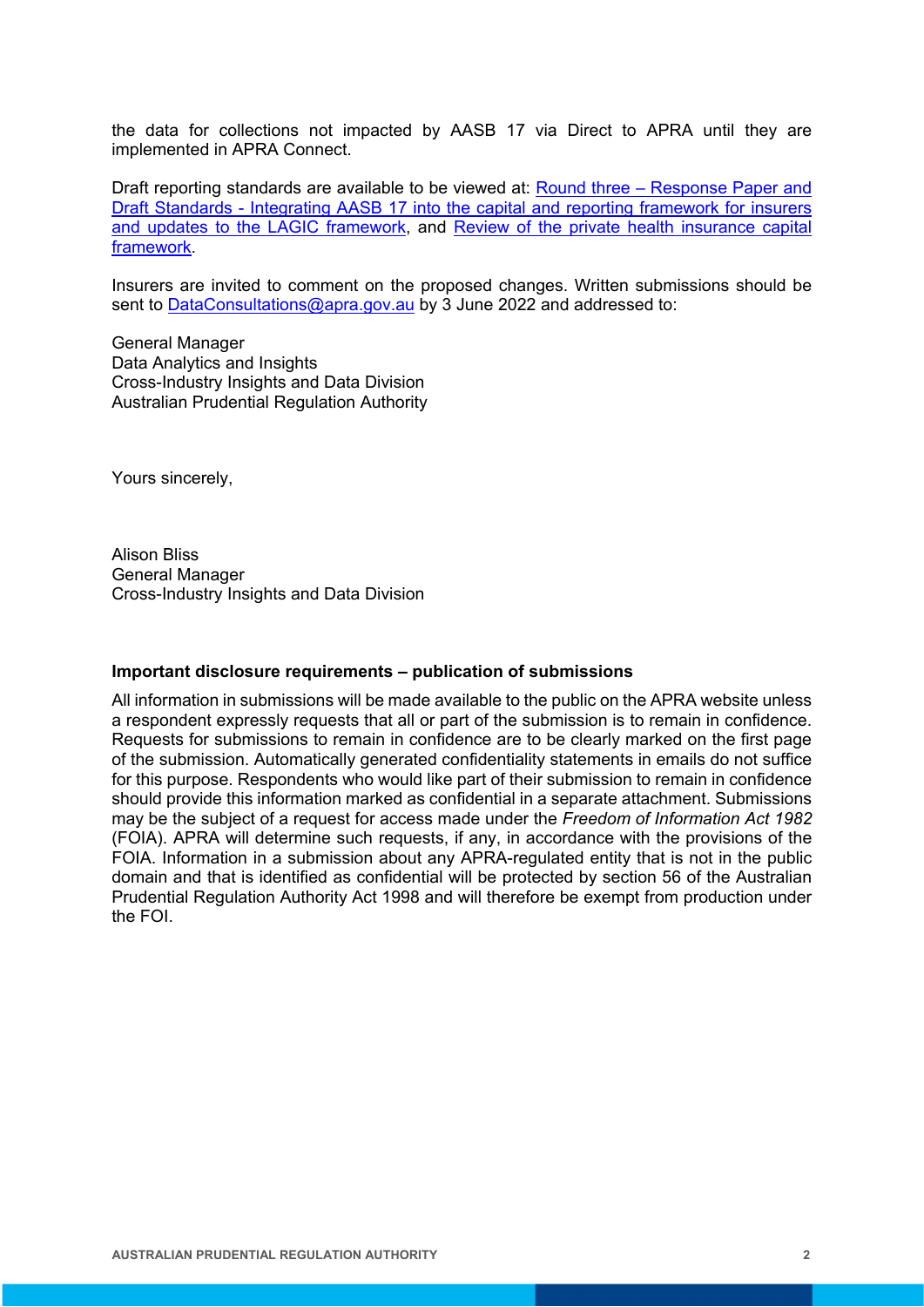

# **APPENDIX A: DRAFT REPORTING STANDARDS BEING RELEASED**

| <b>General insurance</b>                                                 | <b>Life insurance</b>                                                                            | <b>Private health insurance</b>                                                   |
|--------------------------------------------------------------------------|--------------------------------------------------------------------------------------------------|-----------------------------------------------------------------------------------|
| GRS 001 Reporting<br>Requirements                                        | LRS 001 Reporting<br>Requirements                                                                | HRS 101.0 Regulatory<br>Income Statement -<br>Supplementary Information           |
| GRS 110.1.G Prescribed<br><b>Capital Amount</b>                          | <b>LRS 340.0 Retained Profits</b><br>and Policy Liabilities for<br><b>Participating Business</b> | HRS 104.0 Forecasts and<br><b>Targets</b>                                         |
| GRS 111.0.G Calculation<br>adjustments table                             | <b>LRS 340.1 Retained Profits</b><br>and Share Capital                                           | HRS 109.0 Claims                                                                  |
| GRS 112.0.G Determination<br>of Capital Base                             |                                                                                                  | HRS 112.3 Related Party<br><b>Exposures</b>                                       |
| GRS 114.0.G Asset Risk<br>Charge                                         |                                                                                                  | HRS 300.0 Statement of<br><b>Financial Position</b>                               |
| GRS 114.1 Assets by<br><b>Counterparty Grade</b>                         |                                                                                                  | HRS 310.0 Statement of<br><b>Profit or Loss and Other</b><br>Comprehensive Income |
| GRS 114.1.G Assets by<br><b>Counterparty Grade</b>                       |                                                                                                  | HRS 320.0 Liability Roll<br>Forwards                                              |
| GRS 114.4 Details of<br><b>Investment Assets</b>                         |                                                                                                  |                                                                                   |
| GRS 115.0.G Outstanding<br>Claims Liabilities -<br>Insurance Risk Charge |                                                                                                  |                                                                                   |
| GRS 115.1.G Premiums<br>Liabilities - Insurance Risk<br>Charge           |                                                                                                  |                                                                                   |
| GRS 116.0 Insurance<br><b>Concentration Risk Charge</b>                  |                                                                                                  |                                                                                   |
| GRS 116.0.G Insurance<br><b>Concentration Risk Charge</b>                |                                                                                                  |                                                                                   |
| <b>GRS 117.0.G Asset</b><br><b>Concentration Risk Charge</b>             |                                                                                                  |                                                                                   |
| GRS 118.0.G Operational<br><b>Risk Charge</b>                            |                                                                                                  |                                                                                   |
| GRS 300.0.G - Statement of<br><b>Financial Position</b>                  |                                                                                                  |                                                                                   |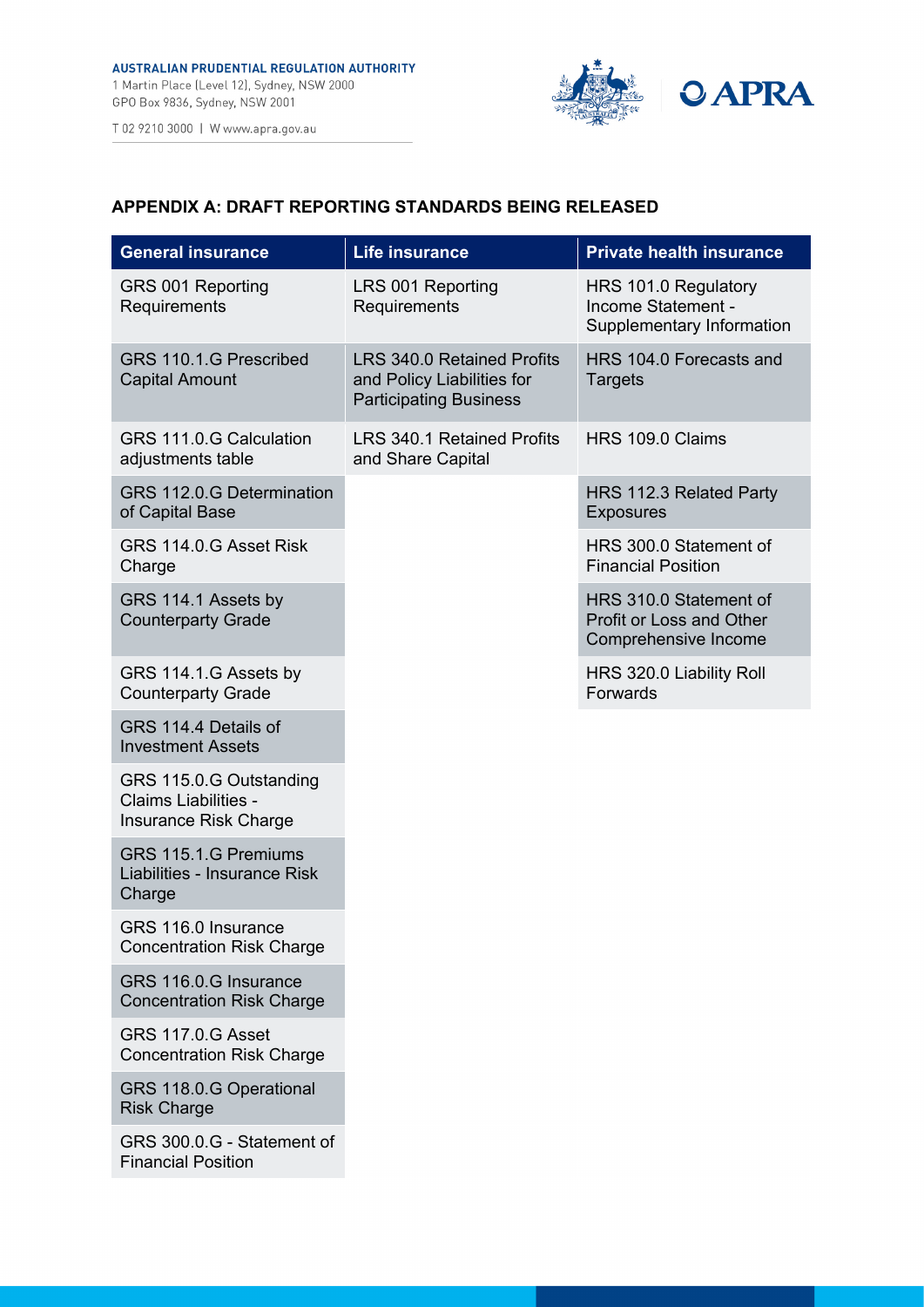| <b>General insurance</b>                                                                                                | <b>Life insurance</b> | <b>Private health insurance</b> |
|-------------------------------------------------------------------------------------------------------------------------|-----------------------|---------------------------------|
| GRS 302.0.G - Statement of<br><b>Financial Position by Region</b>                                                       |                       |                                 |
| GRS 310.0.G - Statement of<br><b>Profit or Loss and Other</b><br>Comprehensive Income by<br>Region                      |                       |                                 |
| GRS 311.0.G - Statement of<br>Profit or Loss and Other<br>Comprehensive Income by<br><b>Product Group and by Region</b> |                       |                                 |
| GRS 320.0.G - Liability Roll<br>Forwards                                                                                |                       |                                 |
| GRS 460.0 Reinsurance<br><b>Assets by Counterparty</b>                                                                  |                       |                                 |
| GRS 460.0.G Reinsurance<br><b>Assets by Counterparty</b>                                                                |                       |                                 |
| GRS 460.1 Exposure<br>Analysis by Reinsurance<br>Counterparty                                                           |                       |                                 |
| GRS 460.1.G Exposure<br>Analysis by Reinsurance<br>Counterparty                                                         |                       |                                 |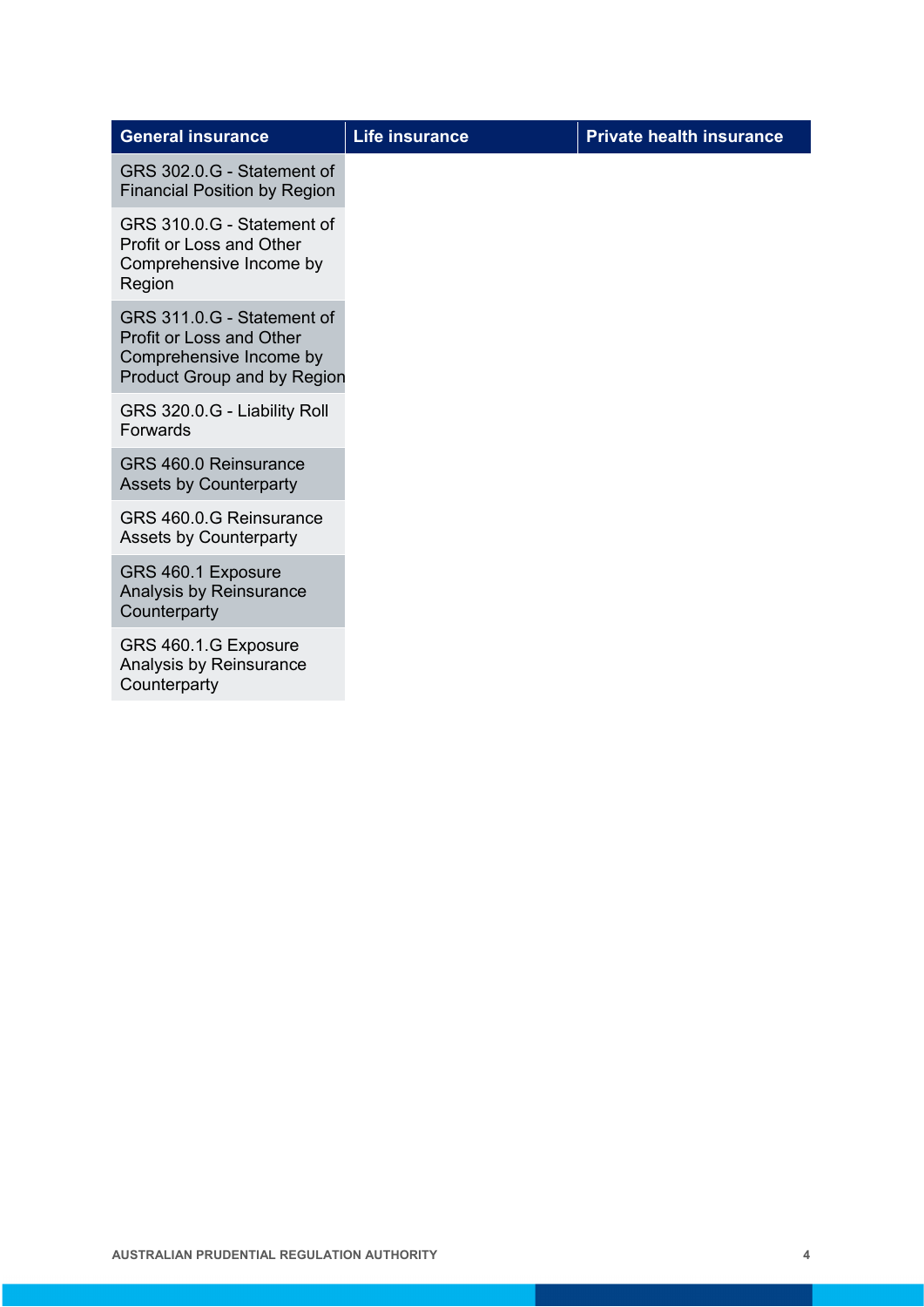# **APPENDIX B: UPDATES AND CLARIFICATIONS TO SELECTED REPORTING STANDARDS**

Based on feedback received from insurers, APRA intends to make the following updates to reporting standards. These updates will be incorporated into the respective reporting standards as part of the response to submissions planned for Q3 2022.

#### **General insurance reporting standards**

# *Reporting Standard GRS 112.0 Determination of Capital Base* **(GRS 112.0) and** *Reporting Standard GRS 112.0.G Determination of Capital Base* **(GRS 112.0.G)**

APRA has moved existing D2A data related to movements in retained earnings to GRS 112.0.G and GRS 112.0.

# *Reporting Standard GRS 300.0 - Statement of Financial Position* **(GRS 300.0) and** *Reporting Standard GRS 300.0.G - Statement of Financial Position* **(GRS 300.0.G)**

APRA has identified that there are a number of items collected under the existing GRS 300.0 (level 1) and GRS 300.0.G (level 2) that are needed to support effective prudential supervision of general insurers. APRA will incorporate further information relating to the list below into the updated reporting standards which will be released as part of the response to submissions planned for Q3 2022:

- Investments Direct interest rate holdings
- Investments Loans and advances
- Total borrowings
- Total loan capital and hybrid securities

# **Private health insurance reporting standards**

# *Reporting Standard HRS 300.0 Statement of Financial Position* **(HRS 300.0),** *Reporting Standard HRS 310.0 Statement of Profit or Loss and Other Comprehensive Income*  **(HRS 310.0), and** *Reporting Standard HRS 320.0 Liability Roll Forwards* **(HRS 320.0)**

HRS 300.0 and HRS 310.0 are currently designed to collect data primarily at the private health insurer level. APRA will update HRS 300.0 and HRS 310.0 to collect data at the health benefits fund and general fund levels in order to align with the capital framework.

APRA also made minor changes to item labels and AASB references in HRS 300.0, HRS 310.0 and HRS 320.0 to incorporate early feedback from industry.

# **Life insurance reporting standards**

# *Reporting Standard LRS 340.0 Retained Profits and Policy Liabilities for Participating Business* **(LRS 340.0) and** *Reporting Standard LRS 340.1 Retained Profits and Share Capital* **(LRS 340.1)**

APRA issued the draft *Reporting Standard LRS 340.2 Retained Profits and Share Capital* (LRS 340.2) for consultation in December 2021. LRS 340.2 proposed to collect retained profit and share capital movement data at a life company level. APRA initially planned that the LRS 340.0 would collect retained profit and share capital movement data at a fund level, and data for participating business data at a statutory fund level.